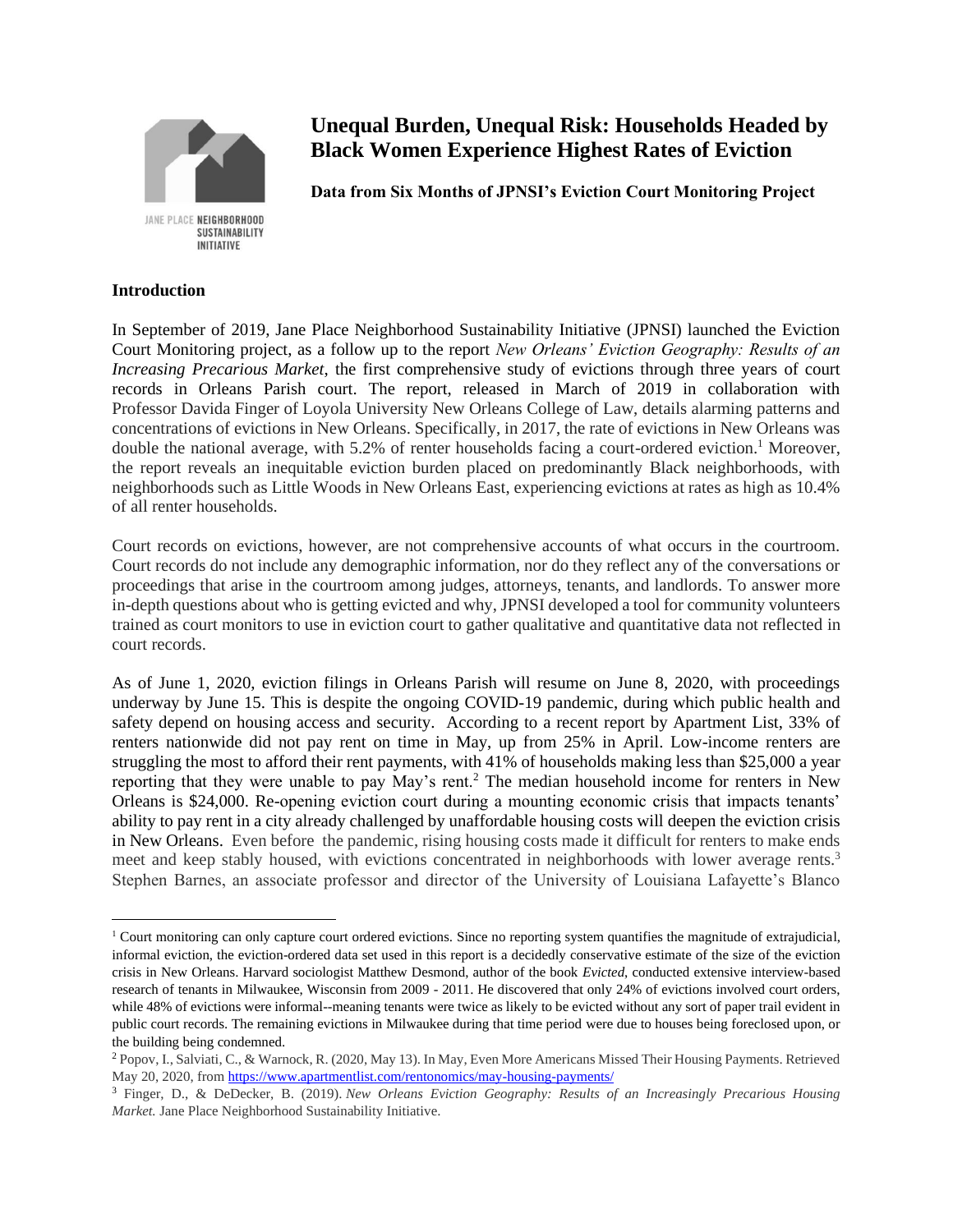Public Policy Center Director, estimated that roughly 24% of the workforce in the New Orleans Metro Area was unemployed as of May 2,  $2020<sup>4</sup>$ , which is above the estimated national average of 16% unemployment. This indicates New Orleans is especially vulnerable to an economic crisis that is sure to hit those who can least afford it, with estimated job losses hitting low-wage workers in the service and retail industries the hardest. 5

Data from the first six months of the project shows that renters who are evicted by court order in Orleans Parish are:

- Predominantly Black, with Black women disproportionately impacted by evictions
- Primarily evicted for owing one month's rent or less
- Most appearing without an attorney

The data shows a staggering discrepancy in outcomes between tenants who are represented by counsel in court and those who are not. This paper offers a brief analysis of the data, aiming to show who is likely to face housing insecurity, potential homelessness, and risk of contracting COVID-19 if evictions resume in early June.<sup>6</sup>

# **Why Evictions Matter**

Evictions cause lasting damages to individuals and families that stretch far beyond the eviction hearing in court. Studies show that evictions can lead to job losses, health crises, impact children's school performance, and limit future housing options.<sup>7</sup> Understanding the pervasiveness of evictions in New Orleans and its impact on renter households is crucial, given that the majority of New Orleanians are renters. Renters makeup 53% of the city's population and are often disproportionately cost-burdened. The U.S. Department of Housing and Urban Development (HUD) defines a household as housing cost-burdened if they are paying more than 30% of income towards housing and utilities. In 2017, 63% of renter households in the city were housing cost-burdened, with 37% of renter households being severely cost-burdened, dedicating more than 50% of their income towards housing costs. Severely cost-burdened households are more vulnerable to housing insecurity and eviction in the event of a crisis or unexpected expenses. In New Orleans, 4 out of every 5 cost-burdened renter households are Black.

While the relationship between income, housing cost burden, and evictions is clear, there are other reasons why evictions likely occur. For example, in Louisiana, a tenant may not withhold rent even when the rental home is uninhabitable, a legal strategy used by tenants in other states to force repairs. The American Housing Survey suggests that tens of thousands of rental properties in New Orleans fall below basic habitability standards. These include housing units that have water leaks, pest infestations, electrical wiring hazards, and other issues that impact the health and safety of the renters.<sup>8</sup> If a renter does stop paying rent when, for example, there is no working heat in the winter, the tenant is vulnerable to eviction.

With an eviction on record, a renter's housing options can become restricted, amplifying existing obstacles to safe and affordable housing. If the owner believes that rent was still owed at the time of the eviction,

<sup>4</sup> Boone, T. (2020, May 8). Baton Rouge, Lafayette, New Orleans' unemployment rates high above national average: report. Retrieved May 20, 2020, from https://www.theadvocate.com/baton\_rouge/news/coronavirus/article\_002ae7b2-9168-11ea-b697 afdddeba33da.html

<sup>5</sup> Habans, R. (2020, April 16). COVID-19 Economic Analysis. Retrieved May 22, 2020, from <https://www.datacenterresearch.org/covid-19-data-and-information/covid-19-economic-analysis/>

<sup>6</sup> Special thanks to Southeast Louisiana Legal Services for assisting with research for this paper, and law intern Brandan Bonds with his research support.

<sup>7</sup> Desmond M., Kimbro, R.T. (2015). Eviction's fallout: housing, hardship, and health. Social Forces, 94, 295-324.

<sup>8</sup> U.S. Census Bureau, 2015 American Housing Survey.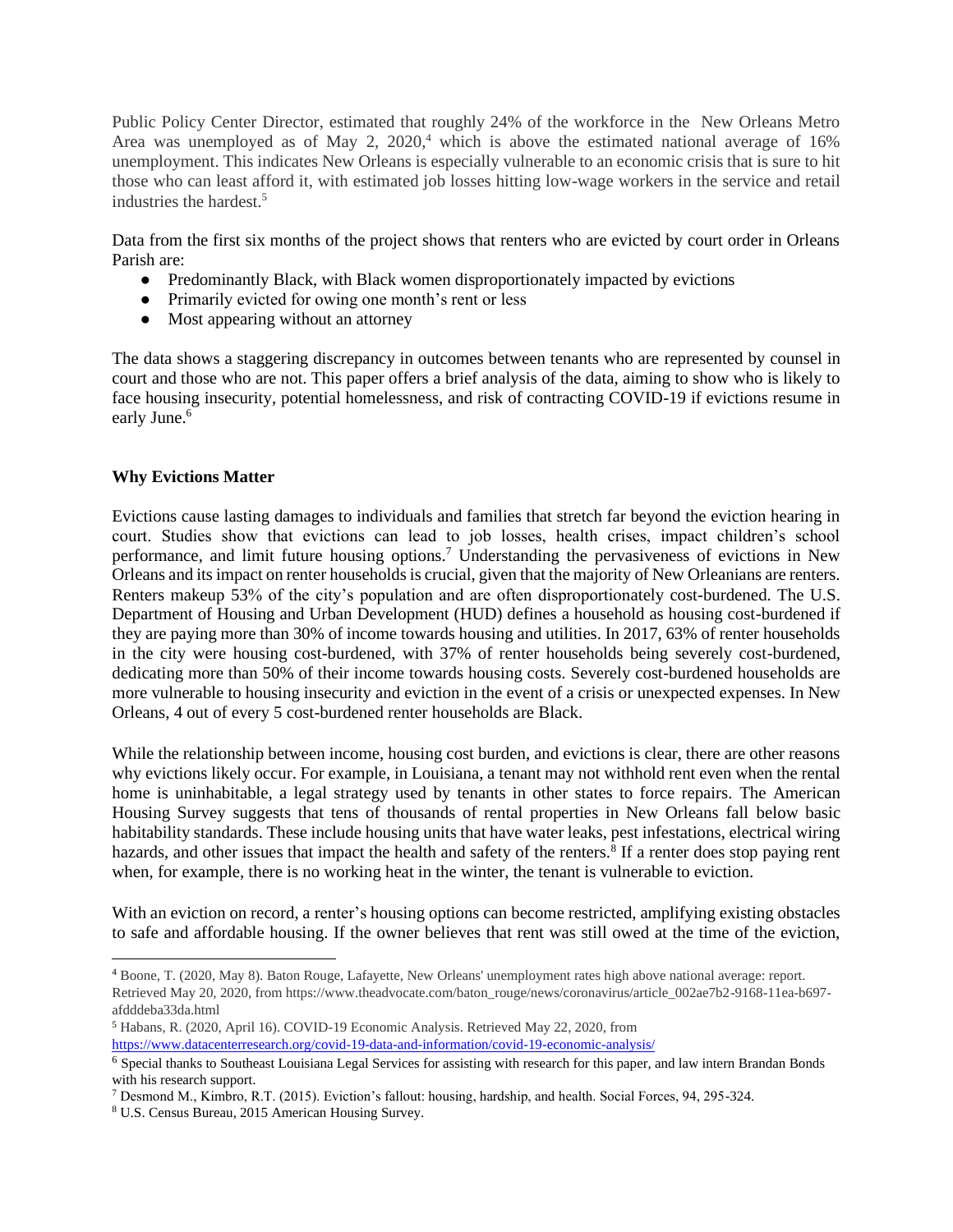they can send the disputed amount to a collection agency as delinquent debt. Landlords can take this action even when the eviction is a retaliatory action against the renter for reporting habitability issues with the unit. Screening companies can locate eviction records and place tenants who have had a court ordered eviction on "do not rent" lists. These lists are sold to property owners or managers so they can screen against tenants who have faced eviction. Renters with evictions on their record are thus often blocked from large percentages of rental housing and forced into less desirable housing options, often in neighborhoods with higher rates of racial and economic segregation.

## **Outcomes**

Evictions in New Orleans are held at First and Second City Courts roughly four days a week, from 10:00 am until noon. Between September 1, 2019 and March 12, 2020, eviction court was in session for approximately 89 days. Court monitors attended eviction hearings approximately two days per week, observing 671 evictions over 29 days, roughly 32.6% of eviction court proceedings.

| <b>Overall Outcome</b>    | <b>Count of Outcome</b> | <b>Percentage</b> |
|---------------------------|-------------------------|-------------------|
| <b>Tenant Evicted</b>     | 418                     | 62.3%             |
| <b>Eviction Dismissed</b> | 143                     | 21.3%             |
| Consent Judgment          | 93                      | 13.9%             |
| <b>Eviction Continued</b> | 17                      | 2.5%              |
| Total                     |                         | 100%              |

## **Court Ordered Eviction with 24-hour Notice to Vacate**

The majority of tenants in eviction court are evicted, with 62.3% of all cases ending in a court ordered eviction with a 24-hour notice to vacate. If the renter does not leave the premises within 24 hours, the landlord can call the constable to have the tenant's possessions physically removed. This 24-hour period to vacate does not include weekends, so a tenant who receives a notice to vacate on a Thursday has a little more time to move out of the rental unit than a renter who receives one on a Monday. It is uncommon for tenants to obtain more time to move, with only 17.5% of evicted tenants receiving additional time. Among those tenants, the majority, 53.7%, receive one week or less. Extra time may be asked for by the renter or suggested by the judge, but the landlord does not have to agree to it. Three hundred and forty-five households were given 24 hours to leave their home.

# **Default Judgement**

The majority of evictions were default judgments. A default judgment is where the tenant does not appear in court for the proceeding, thereby allowing the eviction to proceed without challenge. Defaults represent 54.7% of all eviction proceedings, with 367 out of 418 eviction judgments being defaults.

#### **Eviction Dismissal**

In some cases, the evictions are dismissed. Dismissals most commonly occur because the tenant cured, or corrected, the underlying reason for the eviction, such as paying overdue rent. Dismissals can also be because the landlord filed the court paperwork incorrectly; the judge does not believe the landlord proved their case; the tenant can provide evidence that the eviction is incorrect; or because the landlord did not come to court. Evictions can be re-filed in some circumstances. Court monitors observed 143 eviction dismissals, or 21.3% of cases.

#### **Consent Judgment**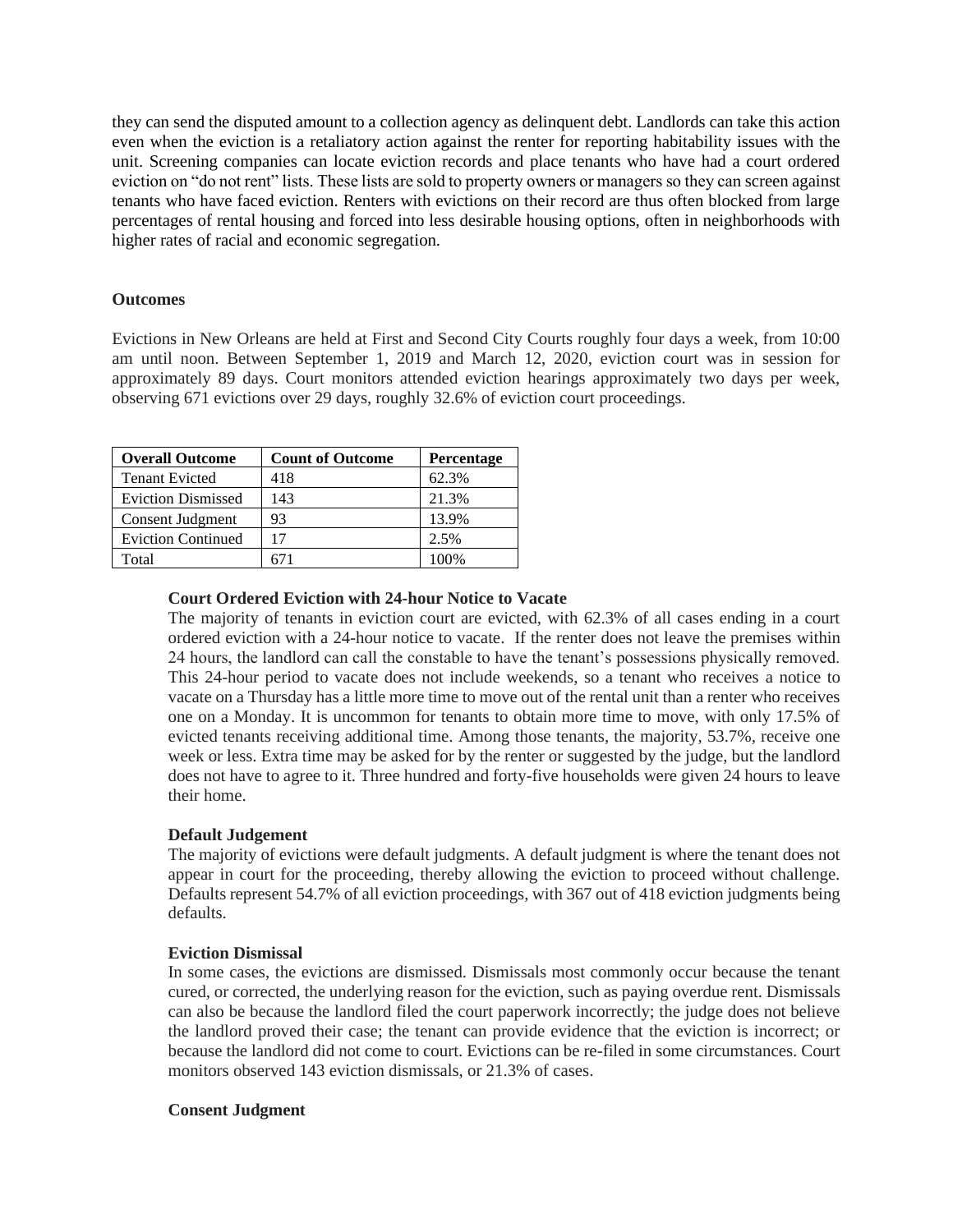Ninety-three renters or 13.9% of tenants received a consent judgment. A consent judgment is an agreement brokered between the landlord and the tenant. Consent judgments may allow a tenant to remain in an apartment by entering into a payment plan for back rent or may provide an extended timeline for the tenant to move out. Consent judgments are also helpful as they may not show up on a renter's legal record, and they can preserve a tenant's Section 8 voucher or eligibility for public housing.

#### **Continued**

Lastly, 2.5% of cases were continued, meaning the proceeding was rescheduled for another day.

#### **Legal Representation**

Tenants with legal representation fare better in eviction court, with far higher rates of cases being dismissed, evictions being kept off of legal records, and in the event of an eviction, brokering more time to locate new housing and move out of the current home.<sup>9</sup>

The only free legal assistance available to low-income renters in New Orleans is at Southeast Louisiana Legal Services (SLLS). The New Orleans office of SLLS currently has limited staff and resources with which to serve the entire metropolitan area, including Orleans, Jefferson, St. Bernard, and St. Charles Parishes. In addition, SLLS is funded by the federal Legal Services Corporation and is therefore restricted from representing renters above a certain income level, undocumented tenants, public housing tenants facing eviction for certain drug-related activities, and others. For these renters, there is currently no way to access free legal representation or legal advice pertaining to evictions in our region.

| <b>Overall Outcome,</b><br><b>Tenant with Legal</b><br><b>Representation</b> | Count<br>- of<br><b>Outcome</b> | Percentage |
|------------------------------------------------------------------------------|---------------------------------|------------|
| <b>Tenant Evicted</b>                                                        | 6                               | 14.6%      |
| <b>Eviction Dismissed</b>                                                    | 10                              | 24.4%      |
| Consent Judgement                                                            | 19                              | 46.3%      |
| <b>Eviction Continued</b>                                                    | 6                               | 14.6%      |
| <b>Total Cases</b>                                                           |                                 | 100%       |

| <b>Overall Outcome,</b><br><b>Tenant without Legal</b><br><b>Representation</b> | Count<br>of<br>Outcome | Percentage |
|---------------------------------------------------------------------------------|------------------------|------------|
| <b>Tenant Evicted</b>                                                           | 412                    | 65.4%      |
| <b>Eviction Dismissed</b>                                                       | 133                    | 21.1%      |
| Consent Judgement                                                               | 74                     | 11.7%      |
| <b>Eviction Continued</b>                                                       | 11                     | 1.7%       |
| <b>Total Cases</b>                                                              |                        | 100%       |

While most renters who appear in eviction court do not have legal representation, tenants with legal counsel fared considerably better than those without. Out of the 671 evictions court monitors observed, only 41, or 6.1%, had legal representation. Of those cases, only 14.6% were evicted. The majority of tenants with legal representation, 46.3%, were able to broker a consent judgment. Twenty-four percent had their cases dismissed by the judge, and 14.6% had their hearings continued.

Comparatively, tenants without attorneys were far more likely to receive an eviction judgment. In our study, 65.4% of tenants with no representation received an eviction judgement. Only 11.7% of tenants with no legal representation were able to negotiate a consent judgment. This low rate of consent judgments is especially troubling for tenants living in public housing, with Section 8 vouchers, or living in subsidized housing, as an eviction means they lose access to their subsidy.

<sup>&</sup>lt;sup>9</sup> In one case, a lawyer in court managed to broker more time for an elderly Section 8 tenant who was not their client, offering to assist them in finding new housing. The judge mandated that the tenant get an extra week to find an apartment, and issued a consent judgement to keep the eviction off of the tenant's record.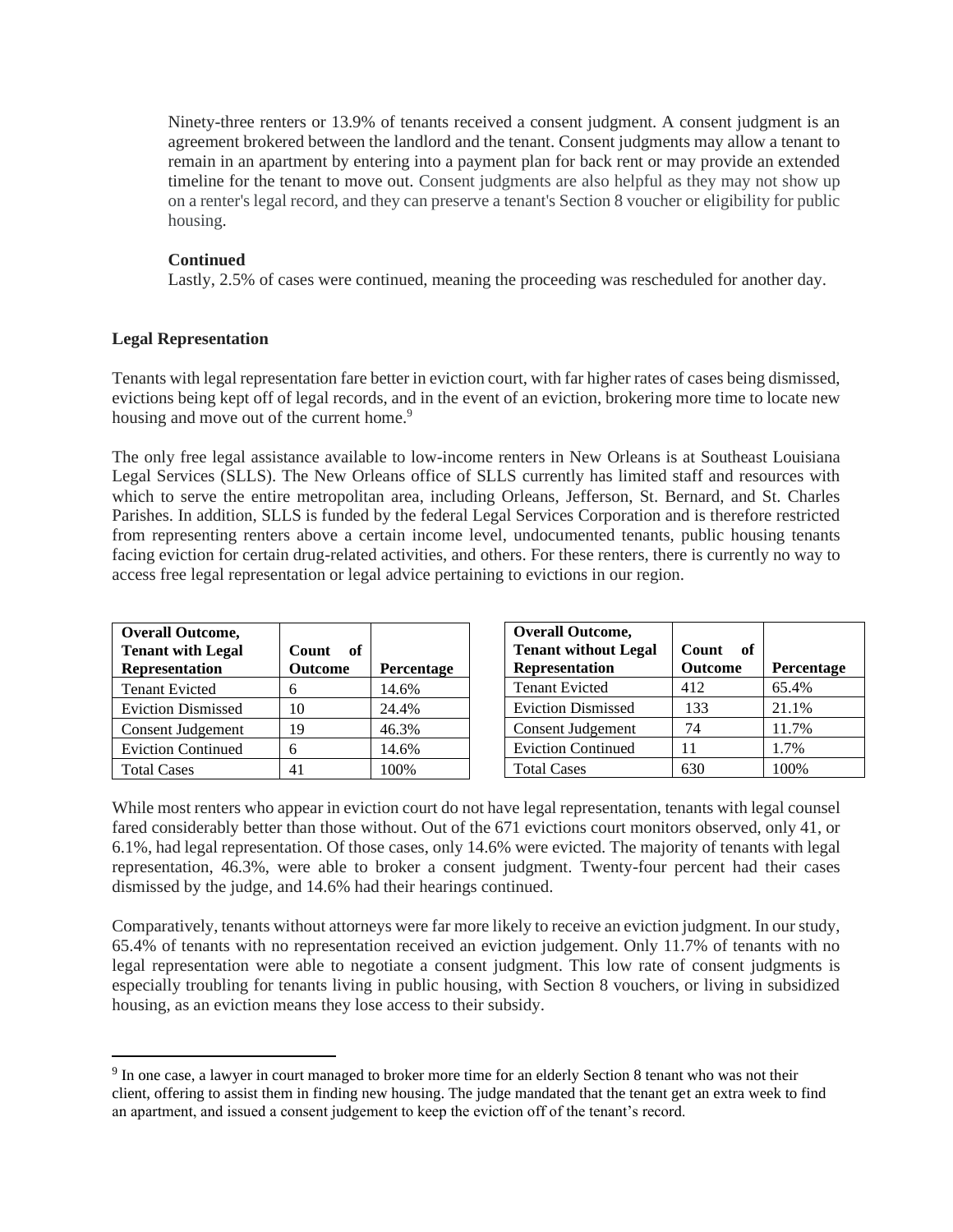| <b>Overall Outcome,</b><br><b>Subsidized Tenant</b><br>with Legal<br><b>Representation</b> | Count of<br><b>Outcome</b> | Percentage |
|--------------------------------------------------------------------------------------------|----------------------------|------------|
| <b>Tenant Evicted</b>                                                                      | 3                          | 27.3%      |
| <b>Eviction Dismissed</b>                                                                  | 3                          | 27.3%      |
| Consent Judgement                                                                          | 5                          | 45.5%      |
| <b>Eviction Continued</b>                                                                  |                            | 0.0%       |
| <b>Total Cases</b>                                                                         |                            |            |

| <b>Overall Outcome,</b><br><b>Subsidized Tenant</b><br>without Legal<br><b>Representation</b> | Count of<br><b>Outcome</b> | <b>Percentage</b> |
|-----------------------------------------------------------------------------------------------|----------------------------|-------------------|
| <b>Tenant Evicted</b>                                                                         | 38                         | 65.5%             |
| <b>Eviction Dismissed</b>                                                                     |                            | 13.8%             |
| Consent Judgement                                                                             | 12                         | 20.6%             |
| <b>Eviction Continued</b>                                                                     |                            | 0.0%              |
| <b>Total Cases</b>                                                                            | 58                         |                   |



Court monitors observed a minimum of 67 tenants living in public housing, with a Section 8 voucher, or other subsidized housing in eviction court.<sup>10</sup> Of those renters, only eleven had legal representation. Of the eleven tenants with legal representation, five brokered consent judgments, keeping evictions off of their records; three had their evictions dismissed, allowing them to stay in their current housing; and three were evicted. Of the three renters evicted, one was given over a month to find a new house, one was given one week, and the other was given 24 hours to vacate.

Comparatively, the fifty-eight tenants living in public housing, other subsidized housing, or with Section 8 vouchers who did not have legal representation had much worse outcomes, with thirty-eight, or 65.5%,

<sup>&</sup>lt;sup>10</sup> It is likely that the reported number of 67 tenants with subsidies is low. Tenants were identified as having a Section 8 voucher, living in public housing, or living in subsidized housing primarily when it was verbally stated in court, or when the landlord was listed as the Housing Authority of New Orleans. Considering the high number of defaults, where nearly no conversation regarding the circumstances of the eviction occurred, as well as the chances that not all tenants with subsidies were verbally identified, it is likely that far more tenants with subsidy passed through eviction court without our monitors being able to capture that information.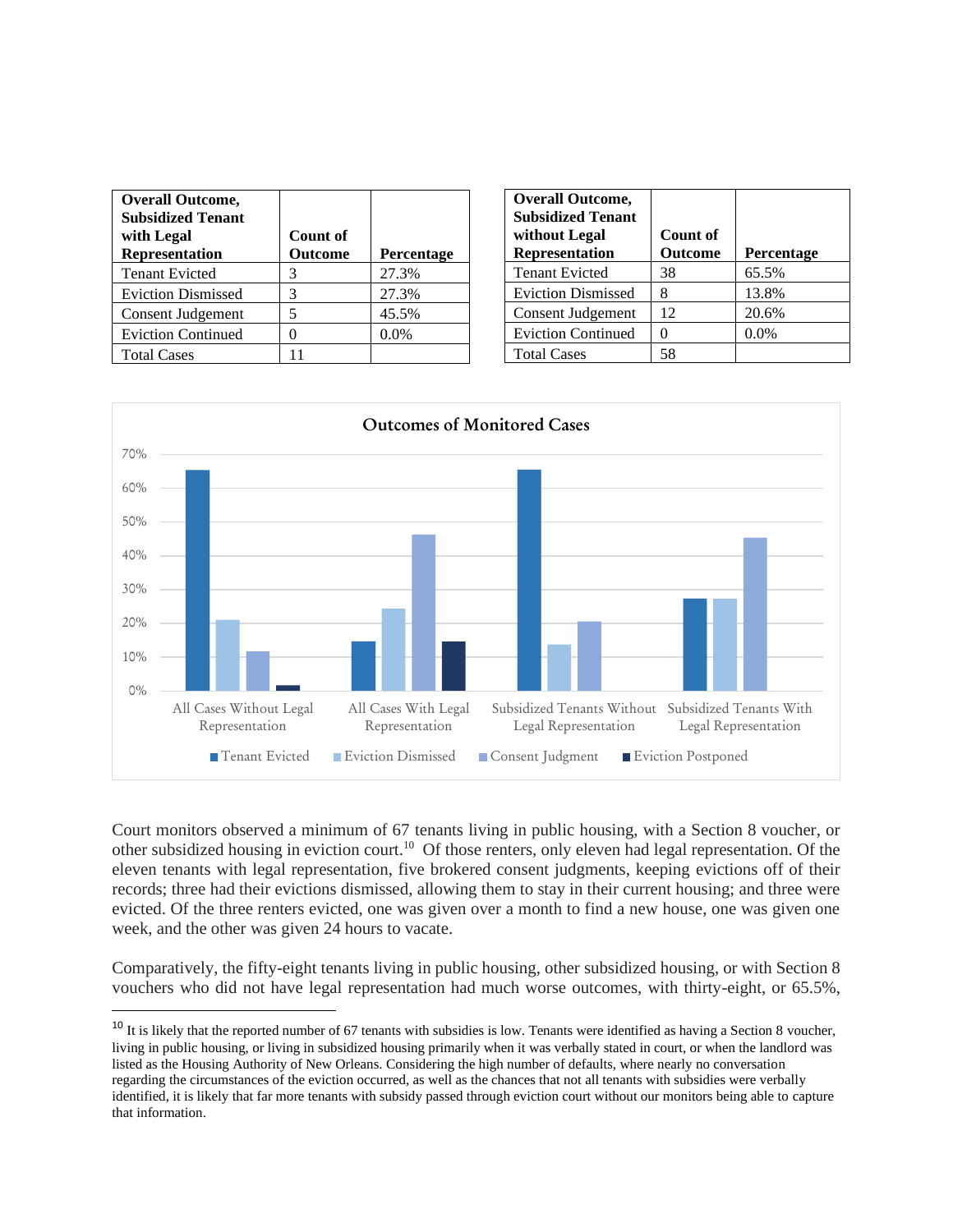receiving eviction judgments. Of the thirty-eight evicted renters, one received two weeks to find a new home, four were given less than one week to find new homes, and thirty-three received a 24-hour notice to vacate. The 65.5% of unrepresented subsidized tenants who received eviction judgments likely lost their subsidy on top of their housing, as eviction is grounds for termination from Section 8 and other subsidy programs.

## **Cause for Eviction**

| <b>Cause for Eviction</b> | Count | Percentage |
|---------------------------|-------|------------|
| Non-payment of rent       | 546   | 81.3%      |
| Lease violation           | 78    | 11.6       |
| Lease expiration          | 46    | 6.9%       |
| Did not list              |       | 0.1%       |
| Total                     |       |            |

| <b>Months of nonpayment</b> | Count | Percentage |
|-----------------------------|-------|------------|
| One                         | 323   | 59.1%      |
| Two                         | 99    | 18.1%      |
| Three                       | 42    | 7.7%       |
| Four or more                | 42    | 7.7%       |
| Did not list                | 40    | 7.3%       |
| Total                       | 546   | 100%       |

The majority of evictions filed were for, or included, non-payment of rent. Of those filings, 59% were filed over one month's late rent.

#### **Demographics**

| <b>Tenant's Race</b>                               | Count | Percentage |
|----------------------------------------------------|-------|------------|
| <b>Black</b>                                       | 152   | 82.2%      |
| White                                              | 27    | 14.6%      |
| Latinx                                             |       | 2.7%       |
| Total cases with tenant present and race indicated | 185   |            |

The racial demographics of tenants present in eviction court reveals that evictions predominantly impacted Black renters. Court monitors recorded racial and gender data for 185 cases, roughly 27.5% of the overall cases. While 59% of the population in Orleans Parish is Black<sup>11</sup>, 82.2% of eviction proceedings observed by court monitors when a tenant was present involved Black tenants, with 56.8% of eviction proceedings being against Black women. This disproportionate impact on Black renters, especially among Black women, highlights the deep structural inequities of the housing and job markets.

New Orleans is a city of renters. Fifty-three percent of all households in Orleans Parish are renters, with 59% of Black residents renting their homes. Many are housing cost-burdened, with Black households comprising 80% of all housing cost-burdened families. With 71% of all Black households earning less than a living wage<sup>12</sup>, many are vulnerable to housing insecurity due to any economic shock or setback. Equally troubling, Black women in Louisiana face the highest wage gap in the nation, making only 47 cents for every dollar a non-Hispanic white male earns.<sup>13</sup>

# **Eviction Hot Spots**

https://www.datacenterresearch.org/data-resources/who-lives-in-new-orleans-now/

<sup>11</sup> Who Lives in New Orleans and Metro Parishes Now? (2019, October 19). Retrieved May 26, 2020, from

<sup>12</sup> Plyer, A., & Gardere, L. (2018, April 11). The New Orleans Prosperity Index: Tricentennial Edition. Retrieved from https://www.datacenterresearch.org/reports\_analysis/prosperity-index/

<sup>13</sup> Holmes, M. (2019, August 26). Inequity in pay for Black women highlighted at National forum on gender gap. Retrieved May 28, 2020, from http://www.louisianaweekly.com/inequity-in-pay-for-black-women-highlighted-at-national-forum-on-gender-gap/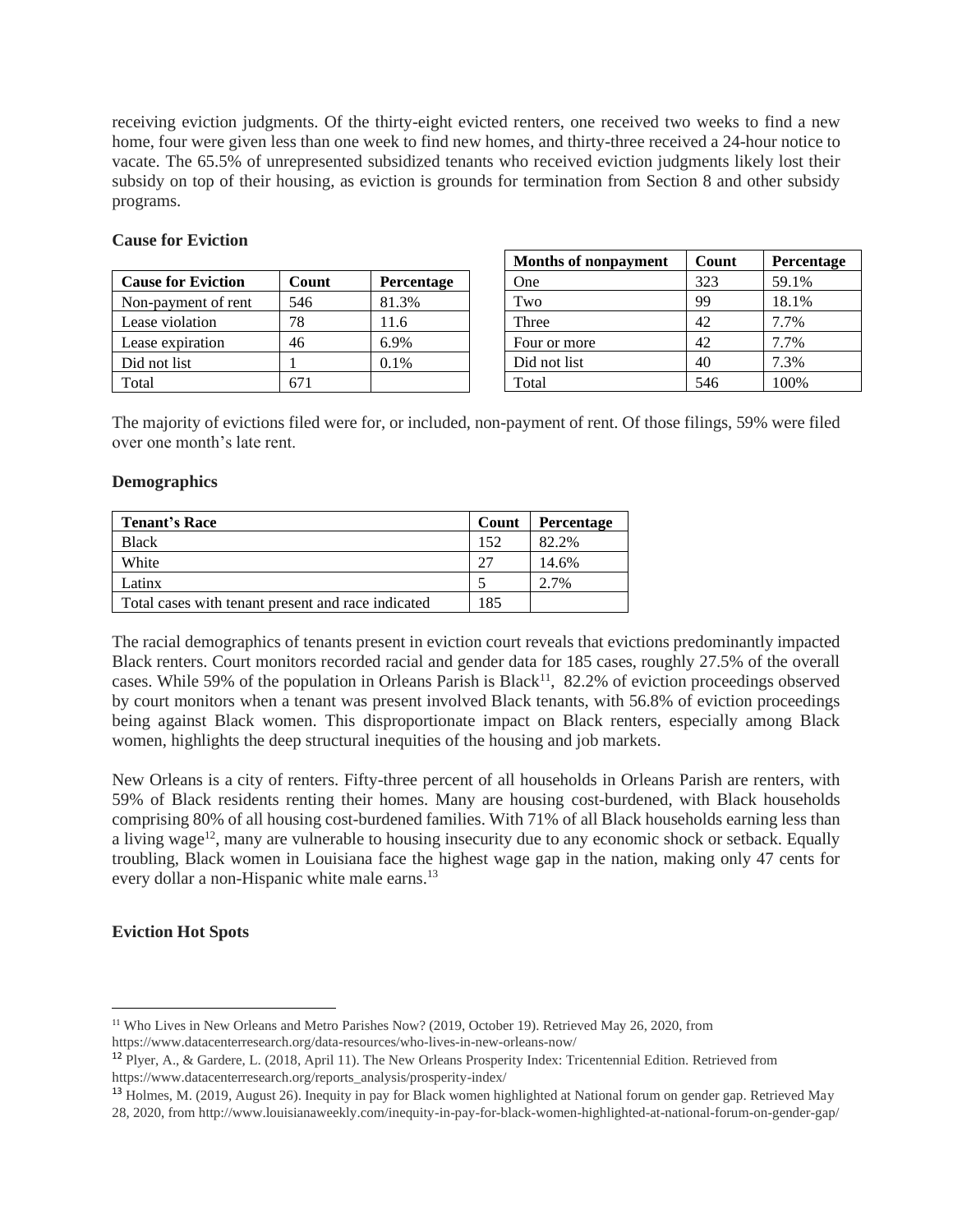Our 2019 report, *New Orleans Eviction Geography: Results of an Increasingly Precarious Housing Market*, notes that the largest concentration of evictions in 2017 in Orleans Parish were clustered in several zip codes in New Orleans East. Court monitoring data shows that this continues to be the case. Six of the ten largest evictors are in New Orleans East, while the other four all redeveloped public housing sites. Collectively, these ten complexes represent 34.7% of all eviction proceedings observed by court monitors.

| <b>Name</b>                        | <b>Address</b>          | Neighborhood          | # of Evictions |
|------------------------------------|-------------------------|-----------------------|----------------|
|                                    |                         |                       |                |
| Lakewind East/Laguna Reserve       | 5131 Bundy Rd           | New Orleans East      | 58             |
| East Lake/Laguna Run               | 7001 Martin Drive       | New Orleans East      | 42             |
| Copper Creek/Laguna Creek          | 6881 Parc Brittany      | New Orleans East      | 27             |
|                                    |                         |                       |                |
| <b>Chenault Creek/Carmel Brook</b> | 12345 I-10 Service Road | New Orleans East      | 23             |
| Wind Run/Carmel Spring             | 12151 I-10 Service Road | New Orleans East      | 22             |
| Bienville Basin/Iberville          | 401 Treme Street        | Treme                 | 18             |
| Harmony Oaks/Magnolia              | 3320 Clara Street       | Central City          | 15             |
| Willowbrook Apartments             | 7001 Bundy Rd           | New Orleans East      | 12             |
| Marrero Commons/BW Cooper          | 3353 MLK Jr Blvd        | Central City          | 8              |
|                                    |                         |                       |                |
| River Gardens/St. Thomas           | 530 St. Andrew          | Lower Garden District | 8              |
| Total                              |                         |                       | 233            |

Tenants residing in all ten of these properties are protected from eviction by the federal Coronavirus Aid, Relief, and Economic Security (CARES) Act, which was signed into law on March 27, 2020. Protected renters include those who live in nearly all properties that participate in federal subsidy programs, including the properties that participate in the Housing Choice Voucher or "Section 8" program, public housing, Low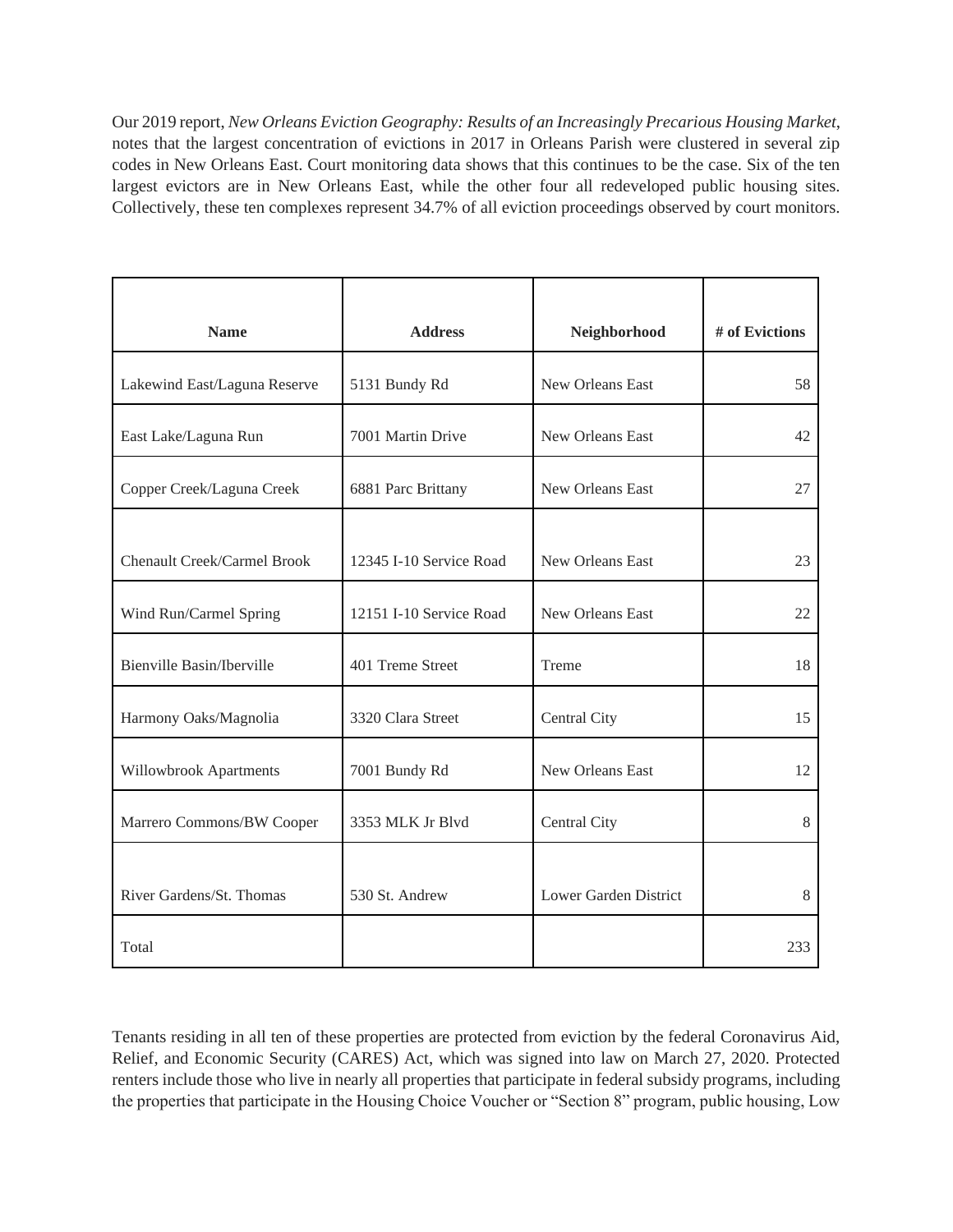Income Housing Tax Credit properties, and Permanent Supportive Housing. The CARES Act also protects renters who live in properties with federally backed mortgages. While this data is publicly available for larger multifamily buildings, it is still hidden in databases that are mostly unknown to anyone but affordable housing practitioners and advocates. The CARES Act forbids owners of these properties from filing an eviction for non-payment, charging late fees, or issuing a notice to vacate for any reason until July 25. It also requires all notices to vacate to provide 30 days before filing for eviction, which effectively prohibits eviction filings until August 24.

Court monitors recorded a minimum of 269 eviction proceedings against properties covered by the CARES Act, representing 40.1% of all cases. However, this is an extremely conservative estimated percentage of covered properties. Advocates have used federal databases to estimate that at least 48% of all rental units in New Orleans are covered by the CARES Act and we should expect these units serving lower-income people to be overrepresented in eviction court.<sup>14</sup> It is impossible to check privately owned homes' mortgage records to see if Fannie Mae or Freddie Mac federally backs them. This information is entirely unavailable because looking it up requires the last four digits of the property owners' social security number. Moreover, all renters living in buildings where any other tenant has a Section 8 voucher are protected. If a property has four apartments and one renter has a voucher, the other three tenants are also protected from eviction. There are no public records available of which properties in Orleans Parish currently have Section 8 vouchers in use on the property. Thus, making it impossible to estimate how many evictions were filed in apartment complexes or in smaller doubles, triplexes, or fourplexes that would be forbidden under the CARES Act. With 17,729 voucher households in the city, there is a significant protective effect amongst direct neighbors of voucher households.

# **Conclusion & Recommendations**

Evictions in New Orleans were already at a crisis level before the pandemic struck, with Black women in particular, and Black residents in general bearing the brunt of the negative consequences of evictions and displacement. Neither the federal, state, nor local government has adequately addressed the widespread economic disruption caused by COVID-19, especially when it comes to housing support for individuals and families most at risk of displacement by eviction. The federal government has not passed emergency rental assistance, nor have they answered calls from housing justice organizations and communities around the country to cancel rent and mortgages. Stimulus checks have most likely been spent, and many households were ineligible to receive the funds. The City of New Orleans's rental assistance fund, which could support 600 households with \$500 in rental funds, has been exhausted. The philanthropic community has responded with direct support funds for residents. Still, philanthropy is not structured for ongoing direct aid, nor do they have the depths of resources needed to address the needs created by the deep structural inequities of our economy.

Court monitoring reveals who is most at risk of court-ordered eviction before the onset of the COVID-19 pandemic—households headed by Black women. While the economic crisis certainly means that renters who were previously not at risk of eviction are now struggling to pay rent, the underlying systemic inequalities in New Orleans ensures that a disproportionate number of Black households will face eviction

<sup>14</sup>Broad Coalition Urges Judges to Ensure No One is Forced from Their Home Through August. (2020, April 24). Retrieved June 1, 2020, from https://lafairhousing.org/blog/broad-coalition-urges-judges-to-ensure-no-one-is-forced-from-their-home-throughaugust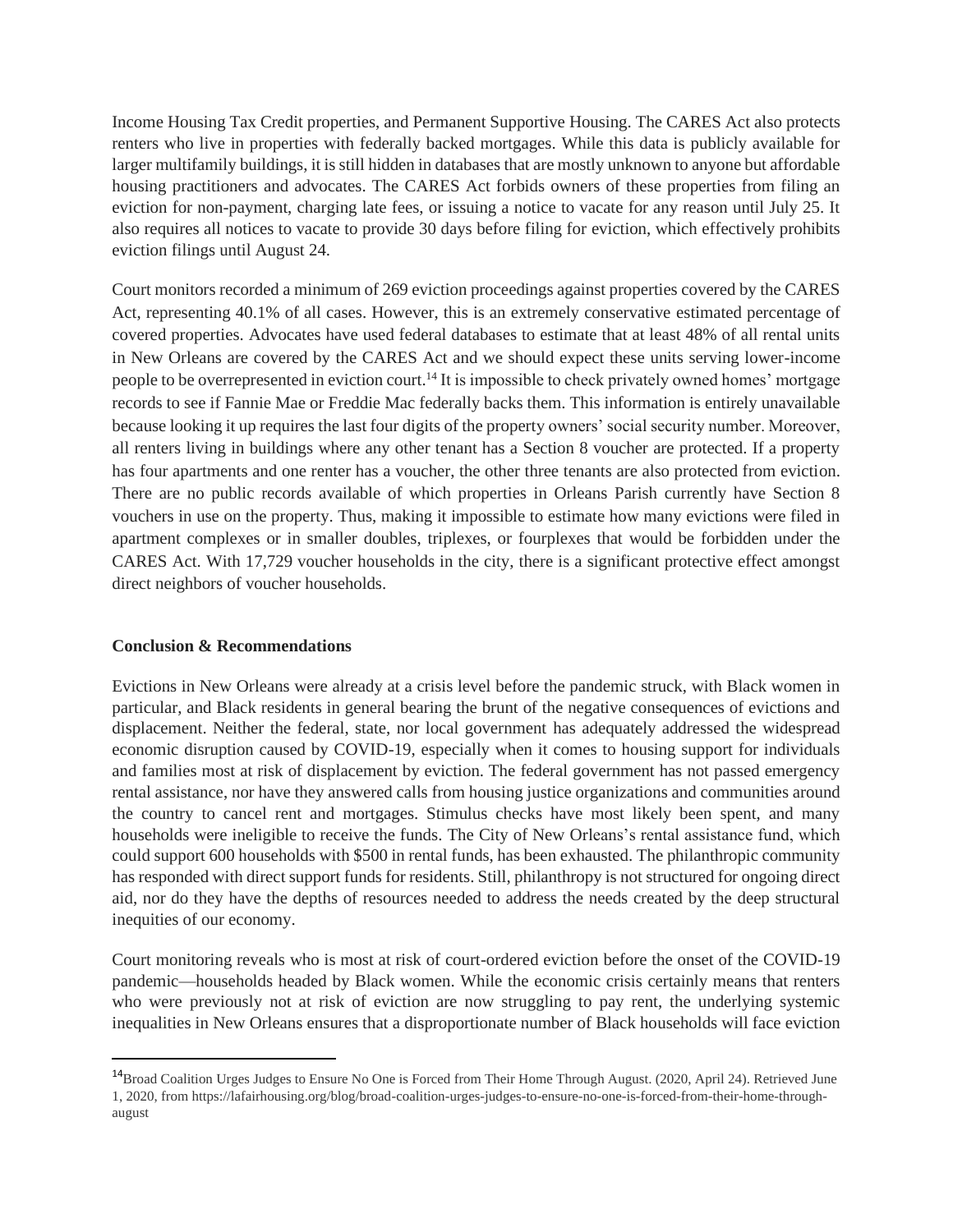if courts re-open. This is especially troubling considering the high rates of COVID-19 infection and mortality amongst Black residents in Orleans Parish. One of the neighborhoods with the highest COVID-19 infection rates is Little Woods<sup>15</sup>, the same neighborhood found to have the highest eviction rate in our 2019 report. Little Woods' vulnerability to eviction, as well as its vulnerability to COVID-19, illustrates how systemic racism in the economy, the healthcare system, and the housing market amplifies risk and increases harm within predominantly Black communities.

Without immediate and drastic interventions, New Orleans is facing an intertwined housing and health crisis that will put thousands of primarily Black lives at risk of homelessness and contracting a potentially fatal illness. Our recommendations to lessen the impact of evictions during this unprecedented public health crisis are as follows:

# **Keep Eviction Court Closed**

- **Protect all tenants equally.** It is incredibly challenging to estimate what percentage of renters in New Orleans is covered by the CARES Act. This is due to the difficulties accessing information around privately held mortgages, as well as an inability to map which properties have Section 8 vouchers in use. It is imperative to ensure that all renters are protected equally from eviction during this crisis, especially to minimize the risk of improper, illegal evictions from occurring in the courts.
- **Protect working families from eviction.** Keeping courts closed in alignment with federal standards means working families in New Orleans will have time to get back to work as our economy slowly re-opens in the coming months. It also allows the city, state, and federal government to align more resources to ensure that residents in our community can remain stably housed once courts reopen. Opening courts without addressing the reality that thousands of households cannot pay their accumulated rent debt all but guarantees a massive increase in our already high eviction rate.
- **Protect public health by protecting housing security.** The dominant public health strategy for fighting the spread of coronavirus is by staying home. It is imperative to keep courts closed to prevent housing insecurity and homelessness, and prevent further community spread.

# **Enact Right to Counsel**

To improve outcomes for renters in eviction court, New Orleans should implement a Right to Counsel ordinance funding the provision of legal representation for renters. Court monitors observed 630 cases where tenants were not represented. JPNSI estimates that if all 630 unrepresented tenants had access to counsel, only 92 would have been evicted, given the rate of eviction for tenants who did have legal representation. This means 320 households would have been spared eviction.

In a study by the Institute for Research on Poverty that examined eviction lawsuits nationwide, an estimated 90% of landlords have legal representation, while only  $10\%$  of tenants do.<sup>16</sup> This has devastating consequences for individuals, communities, and the availability of affordable rental homes more broadly.

<sup>&</sup>lt;sup>15</sup> Adelson, J. (2020, April 21). 'Glaring' racial disparities found in coronavirus infection rates in these New Orleans neighborhoods. Retrieved June 1, 2020, from https://www.nola.com/news/coronavirus/article\_0ea8b004-8357-11ea-81e3 ff26d085e141.html

<sup>16</sup> Matthew Desmond, "Unaffordable America: Poverty, housing, and eviction," *Fast Focus* 22 (2015): 1–6, available at [https://www.irp.wisc.edu/publications/fastfocus/pdfs/FF22-2015.pdf.](https://www.irp.wisc.edu/publications/fastfocus/pdfs/FF22-2015.pdf)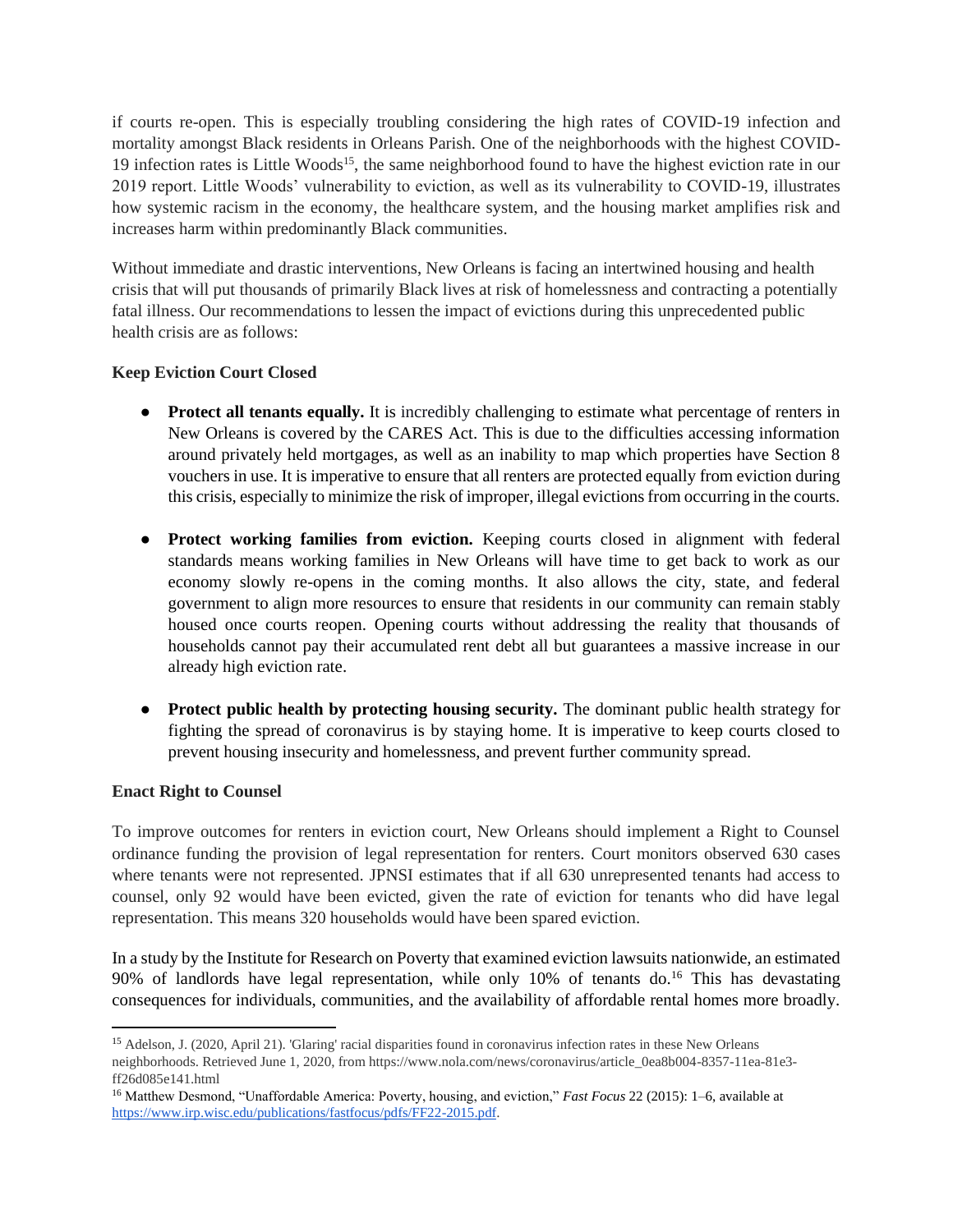Recognizing the huge threat that evictions pose to renters, local governments of four large metropolitan cities—New York City, San Francisco, Newark, and Philadelphia—have stepped up to help renters stay in their homes by providing a right to counsel in eviction cases.

- **New York City** became the first U.S. city to establish a right to counsel for low-income renters in eviction cases in 2017. The law, which will be fully implemented by 2022, guarantees full legal representation for renters with incomes at or below 200% of the federal poverty guidelines as well as one-time legal consultations for all renters regardless of income. According to the New York City Department of Social Services, in its first year of implementation, in the first fifteen ZIP codes covered by the new law, 56% of tenants who went to court for eviction proceedings had legal representation, and another 2% received brief assistance or free legal advice.<sup>17</sup> By comparison, the citywide representation rate in eviction cases was 30%—up from just 1% in 2013. Evictions decreased 11% in the ZIP codes covered by the new law, while they decreased only 2% in the rest of the city.<sup>18</sup>
- **San Francisco** became the second U.S. city to implement a right to counsel in eviction cases in June 2018. The measure, known as the No Eviction Without Representation Act, guarantees legal counsel to tenants in eviction lawsuits regardless of their income. The Mayor allotted \$5.8 million to cover the costs of providing legal counsel in these cases to last through the end of the fiscal year 2020. Advocates for the law argued that a right to counsel was needed to reduce San Francisco's homelessness rate—17% of which is attributed to eviction.<sup>19</sup> In February 2020, the city revealed that the law resulted in a 10% decrease in the filing rate from 2018 to 2019.<sup>20</sup> Two-thirds of renters in eviction court now receive representation, with 67% of represented tenants able to stay in their homes. Eighty percent of Black renters who received representation being able to remain in their homes. $21$
- **Newark** enacted an ordinance sponsored by Mayor Ras Baraka that guarantees counsel to tenants under 200% of the federal poverty level who are facing eviction in December of 2018. The city hired a coordinator for its new Office of Tenant Legal Services, which began accepting applications for tenants seeking legal representation in eviction cases in early June 2018. The city has committed \$400,000 thus far to the new initiative and is seeking additional funding. The city refers eligible applicants to either a pro bono attorney or a legal services provider that contracts with the city.<sup>22</sup>
- **Philadelphia** passed a bill in City Council titled "Legal Representation in Landlord Tenant Court," providing a right to free legal representation for low-income residents facing eviction proceedings

[http://civilrighttocounsel.org/uploaded\\_files/262/PRESS\\_RELEASE\\_-](http://civilrighttocounsel.org/uploaded_files/262/PRESS_RELEASE_-_Supervisor_Dean_Preston_Holds_Hearing_Monday_on_Implementation_for_Right_to_Counsel_Law.pdf)

[http://civilrighttocounsel.org/uploaded\\_files/262/PRESS\\_RELEASE\\_-](http://civilrighttocounsel.org/uploaded_files/262/PRESS_RELEASE_-_Supervisor_Dean_Preston_Holds_Hearing_Monday_on_Implementation_for_Right_to_Counsel_Law.pdf)

Supervisor\_Dean\_Preston\_Holds\_Hearing\_Monday\_on\_Implementation\_for\_Right\_to\_Counsel\_Law.pdf.

<sup>&</sup>lt;sup>17</sup> New York City Department of Social Services, "Universal Access to Legal Services: A Report on Year One of Implementation in New York City" (New York: 2018), available a[t https://www1.nyc.gov/assets/hra/downloads/pdf/services/civiljustice/OCJ-](https://www1.nyc.gov/assets/hra/downloads/pdf/services/civiljustice/OCJ-UA-2018-Report.pdf)[UA-2018-Report.pdf.](https://www1.nyc.gov/assets/hra/downloads/pdf/services/civiljustice/OCJ-UA-2018-Report.pdf)

<sup>&</sup>lt;sup>18</sup> Oksana Mironova, "NYC Right to Counsel: First year results and potential for expansion," Community Service Society, March 25, 2019, available at [https://www.cssny.org/news/entry/nyc-right-to-counsel.](https://www.cssny.org/news/entry/nyc-right-to-counsel)

<sup>19</sup> Ida Mojadad, "Tenant Right to Counsel Moves Forward" *SF Weekly*, November 28, 2018, available at <https://www.sfweekly.com/news/tenant-right-to-counsel-moves-forward/>

<sup>&</sup>lt;sup>20</sup> Mayor's Office of Housing and Community Development, "Supervisor Dean Preston Hold Hearing on Implementation for Right to Counsel Law" (San Francisco: 2020), available at

[\\_Supervisor\\_Dean\\_Preston\\_Holds\\_Hearing\\_Monday\\_on\\_Implementation\\_for\\_Right\\_to\\_Counsel\\_Law.pdf.](http://civilrighttocounsel.org/uploaded_files/262/PRESS_RELEASE_-_Supervisor_Dean_Preston_Holds_Hearing_Monday_on_Implementation_for_Right_to_Counsel_Law.pdf)

<sup>&</sup>lt;sup>21</sup> Mayor's Office of Housing and Community Development, "Supervisor Dean Preston Hold Hearing on Implementation for Right to Counsel Law" (San Francisco: 2020), available at

<sup>&</sup>lt;sup>22</sup> Rebecca Panico, "Newark Council Concerned Over Price Tag of 'Free' Lawyers for Low-Income Residents Facing Eviction," TAP into Newark, June 7, 2019, available at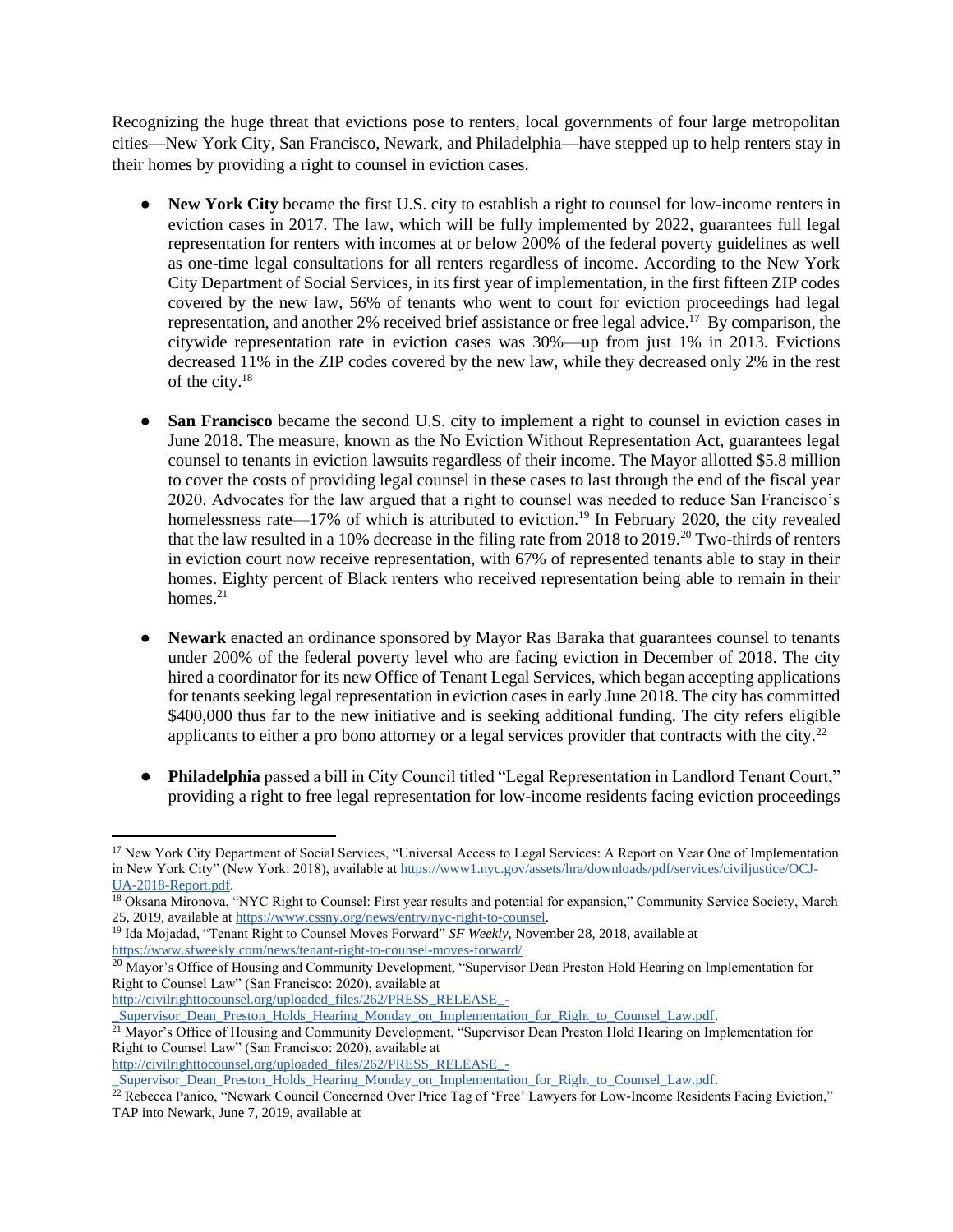in November of 2019. Historically in Philadelphia, approximately 80% of landlords were represented by counsel, while tenant representation was estimated between 5 and  $11\%$ <sup>23</sup>. The city provides counsel not just for evictions or other tenancy terminations, but also for any proceeding that is the functional equivalent of eviction, or any first-time appeal of such a proceeding. The firstyear budget allocates \$2.1 million to the program.<sup>24</sup> Like other localities that have implemented the program to qualify for representation under the law, a Philadelphia tenant must have an annual gross income under 200% of the federal poverty guidelines.

# **Cancel Rent & Mortgages**

Keeping eviction court closed is necessary to protect public health and housing security, but it is not a sufficient long-term strategy considering the economic crisis facing renters. Households are accumulating rent debts that they will struggle to pay off, and landlords, especially small landlords, cannot afford to absorb all losses. Without addressing renters and landlords' economic needs by canceling rent and mortgage payments, mass evictions will be inevitable when courts reopen. The following recommendations come from Our Homes, Our Health, a collaborative initiative of the National Housing Justice Grassroots Table, including the Center for Popular Democracy, Partnership for Working Families, People's Action, and the Right to the City Alliance.<sup>25</sup>

- **Cancel All Rent, Late Fees, and Debt Related to Failure to Pay Rent.** Renters should not be obliged to pay back rent after rent cancellation is lifted.
- **Cover All Renters.** Apply cancellation universally and without discrimination, to all renters in private and publicly supported housing, regardless of ability to prove financial hardship, and regardless of immigration or criminal legal status, or race, gender, income, or disability. Also cover residents in manufactured homes, single-family homes, and residential hotels.
- **Provide Ample Duration.** Rent cancellation should be in effect both during the declared state of emergency, and even after COVID-19 is under control, for at least 90 days.
- **Include a Rent Freeze and Rent Control***.* After rent cancellation is lifted, local and state governments should maintain a temporary rent freeze, followed by rent controls, to promote housing affordability.
- **Suspend Mortgage Payments.** Mortgage payments should be reduced to zero and interest accrual suspended, prioritizing owner-occupied homes, nonprofit affordable housing providers, Project-Based Section 8, HUD housing, LIHTC, and small landlords who are "natural persons," not corporations. Make additional relief available to nonprofit and deed-restricted affordable housing providers, who often face tight margins. Require all landlords accessing mortgage forbearance or forgiveness to cancel rent, and provide automatic lease renewal.

<sup>23</sup> Steve Volk and Julie Christie, "House Rules," *Philadelphia Weekly*, December 29, 2019, available at [https://philadelphiaweekly.com/house-rules/?\\_thumbnail\\_id=14124.](https://philadelphiaweekly.com/house-rules/?_thumbnail_id=14124)

<sup>&</sup>lt;sup>24</sup> Robert D. Lane Jr, Laura Bottaro Galier, and Kevin Greenberg, "Philadelphia Enacts 'Right to Counsel in Evictions' Law," *The National Law Review*, November 19, 2019, available a[t https://www.natlawreview.com/article/philadelphia-enacts-right-to](https://www.natlawreview.com/article/philadelphia-enacts-right-to-counsel-evictions-law)[counsel-evictions-law.](https://www.natlawreview.com/article/philadelphia-enacts-right-to-counsel-evictions-law)

 $^{25}$  JPNSI is a member of the Right to the City Alliance and has participated in coalition conversations around the Our Homes, Our Health policy framework and demands.